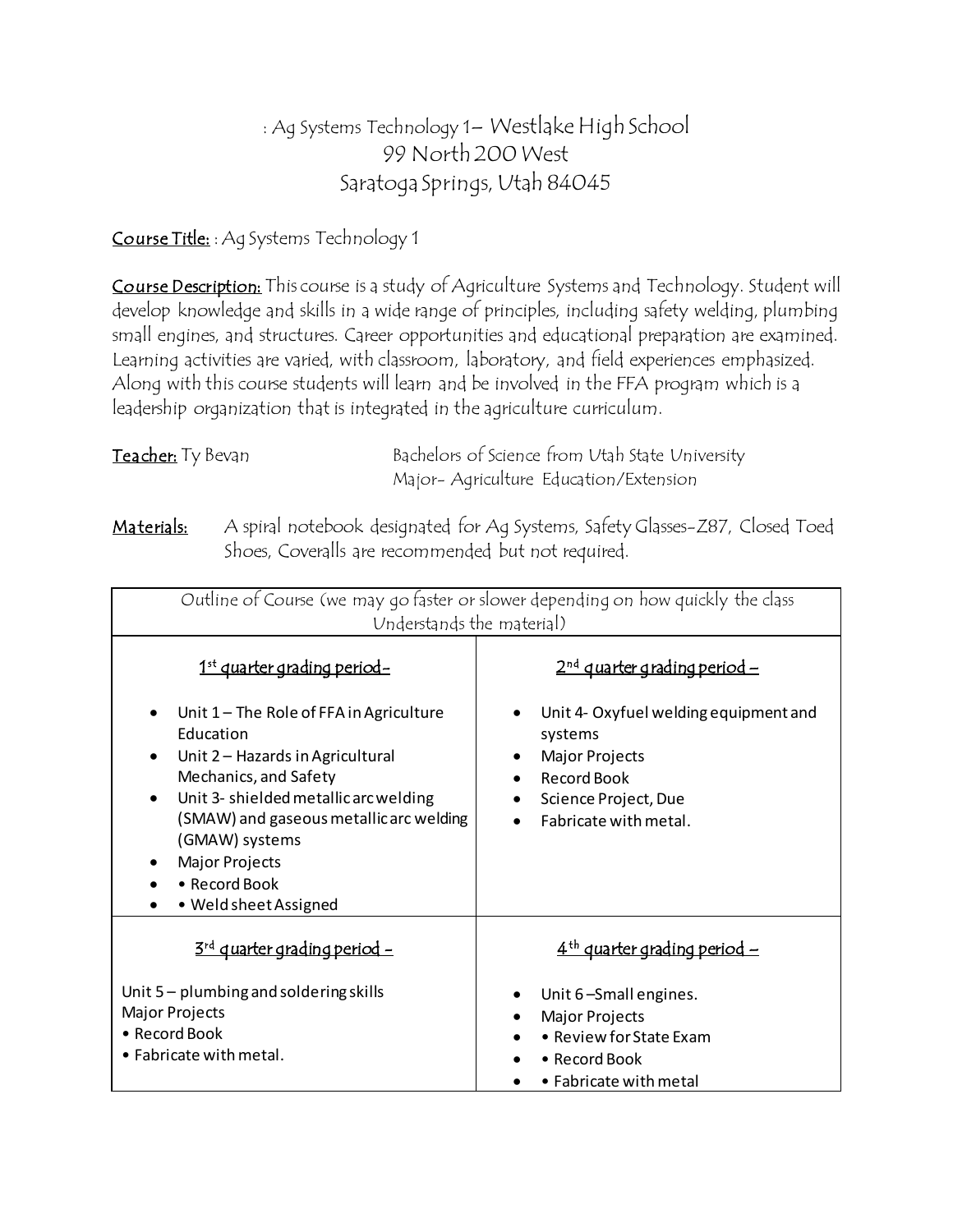#### Mastery Units:

A Mastery Unit is a grouping of assignments and assessments in a given unit. For a more outlined view please view the course calendar on the class website or see the course overview outlined above. Students will show their knowledge of each unit through quality completion of the assigned work and projects and by mastering the assessments given throughout this course. In accordance with the grading procedures as outlined by the Mastery Unit Process the grades will be divided into two main categories, each weighted at 50% in Skyward.

- Assignments: includes all assignments given in the unit. This is the average grade for all work (assignments, projects, and assessments) in a given unit.
- Mastery: "EX" or "0." Students who reach mastery on all assessments in the unit will see and "EX" in this category. Students who don't reach mastery on any of the unit assessments will see a "0" until each assessment is remediated or corrected.

Students who do not reach mastery in the unit will receive an "I" in their grade until mastery is reached. Once the students shows mastery, the "I" grade will be dropped and their earned grade will be posted. Advisory/Remediation Time will be used in this course to help the students achieve mastery on the given assessments and assignments so that students may accomplish mastery of the units throughout the term. From time to time, this course may require students that haven't reached mastery to come in before or after school to allow more time to work on the assignments and assessments.

\*\* If a student needs to make up a unit. The students will have two weeks from the end of the unit to make up/remediation to take place. The student will be able to get as many points possible for credit recovery of that unit.

| "Student Engagement"<br>45%        | 50% "Assessments"     |
|------------------------------------|-----------------------|
| Homework                           | Tests                 |
| Cląssroom Work                     | Performance           |
| Everything else except assessments | Finished Products     |
|                                    | Student Presentations |
| 5% "Participation"                 |                       |

Skills Testing Preparation: As part of this course, you will be asked to complete the State Skills Animal Science Test at the end of the year. You will be given test questions each week to complete and these questions will be part of your grade.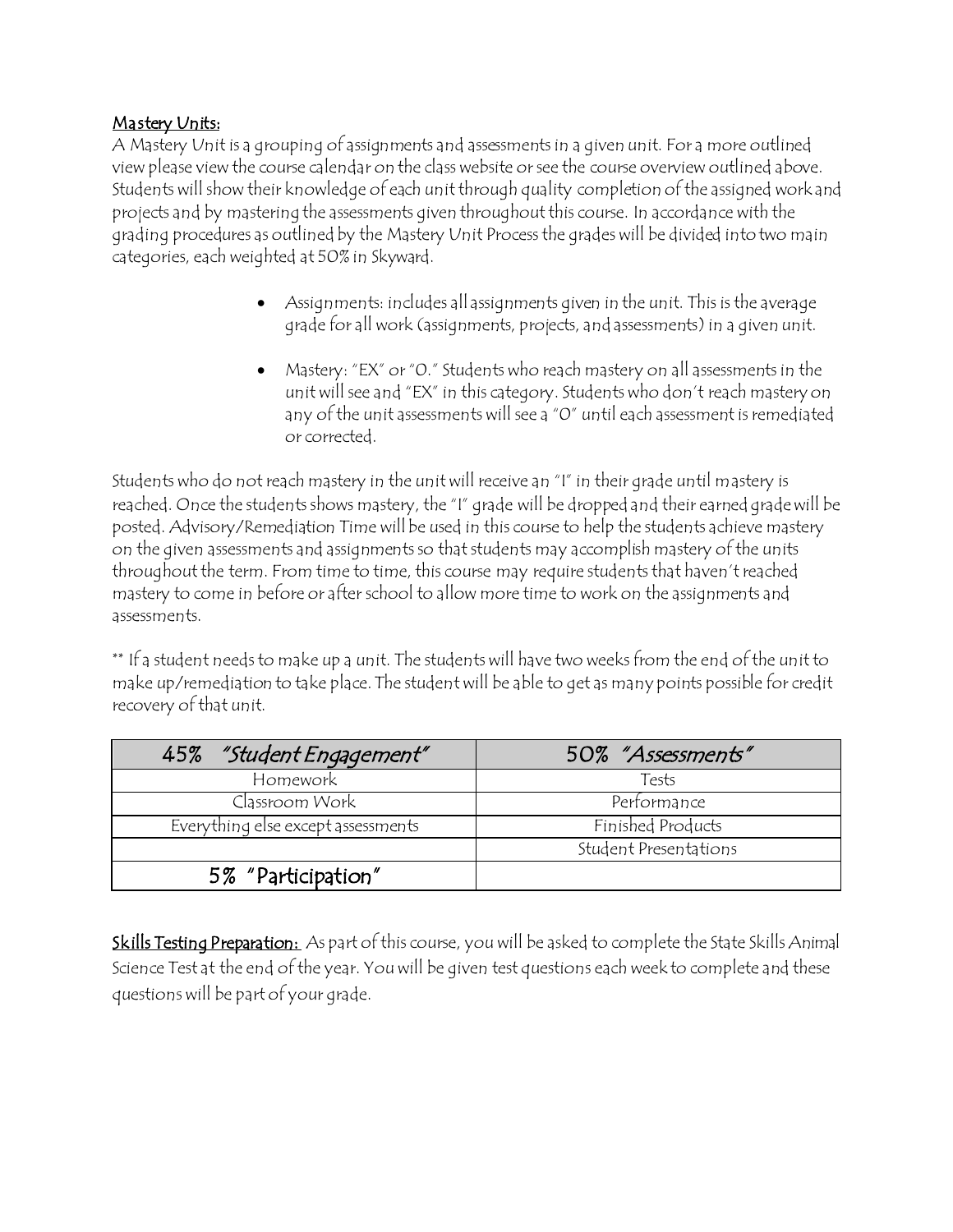### Grading Scale:

#### Grades are weighted as follows:

| Unit Tests and TMU Performance Assignment      | 50% |
|------------------------------------------------|-----|
| Notebook, labs, quizzes, and Tier 1 Assignment | 45% |
| Being on Time and Participation                | 5%  |

## Numerical Scale Reporting Grade

|  | 94-100 A 90-93 A- 87-89   |  | $B+$ |
|--|---------------------------|--|------|
|  | 86–83 B 80–82 B- 77–79 C+ |  |      |
|  |                           |  | F/I  |

## \*It should be noted that being on time and participation in class are important and are counted as part of the points earned in class

## Types of Assignments:

You will have two types of assignments: Tier 1 and Mastery Performance Assignments:

Tier 1: Daily homework and questions from the animal science textbook.

This means you can turn these assignments in late …. However a 10% reduction will occur for turning in the assignment one day late. A 50% reduction will occur for any more than one day late

Tier 2: Mastery Performance: These are performance assessments and cannot be turned in late. These are assignments that will be worked on in class and can be counted as an assessment towards mastery.

Remediation: Aside from the advisory time offered in class daily, I will be holding remediation once a week on Wednesday mornings from 7:00 AM – 7:30 AM. If you need help with a concept, or need to make up an assessment this is your time to come and visit and complete the work.

Retakes: Not achieving mastery is not an option. These are required units and any student who fails an assessment below the 80% mark must do make up work related to that unit. Once you have completed this, a make-up assessment will be granted. You have until the end of the grading period to retake your test.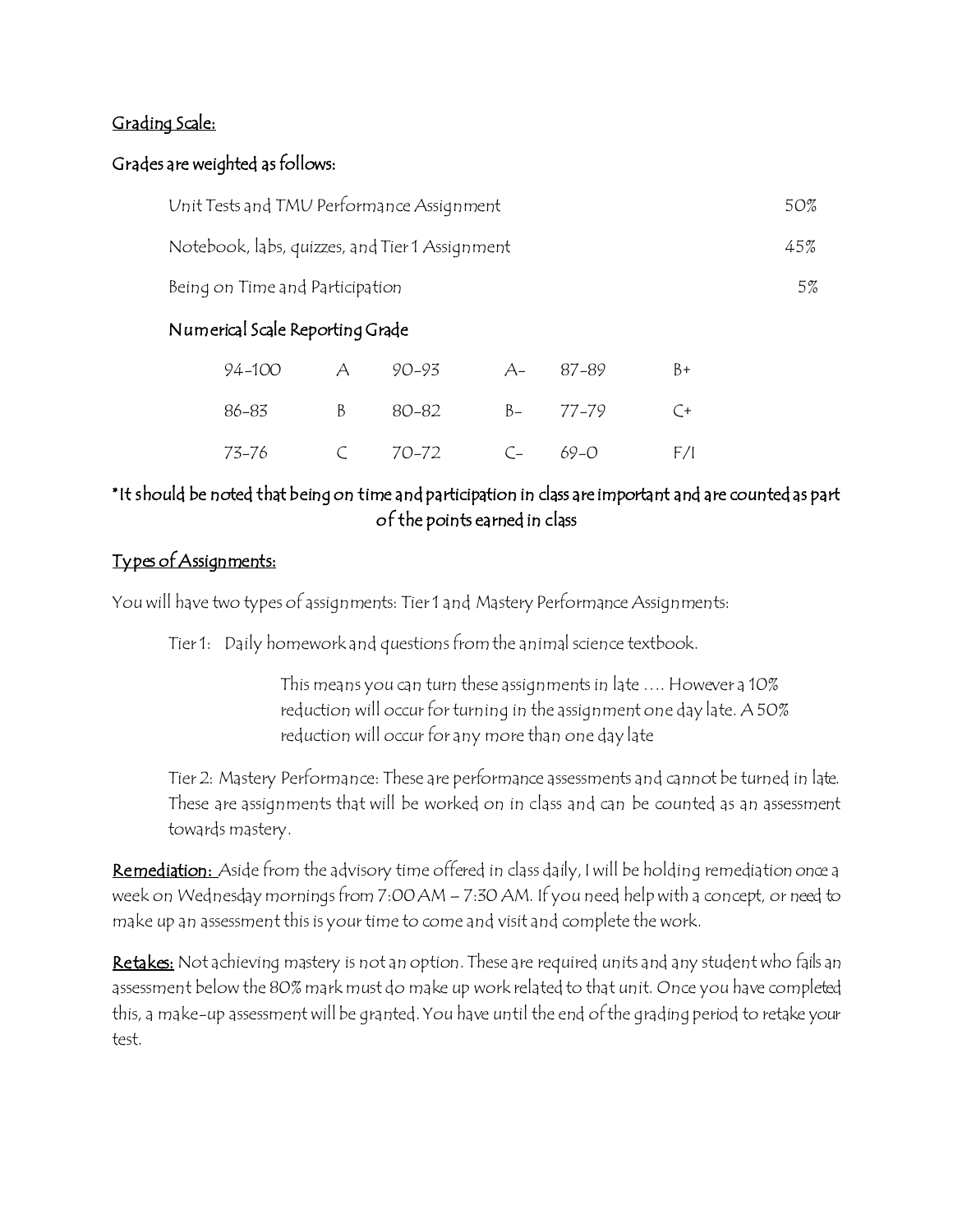# Computer Programs, Apps, and Software:

Throughout the course students will use a few different programs and apps. The Westlake FFA is an integral part of the agriculture education program at Westlake High School. The chapter is an affiliated FFA chapter with the Utah FFA Association and the National FFA Organization. All students registered for an agriculture education course at Westlake High School is also a registered FFA member. The National FFA Organization requires the chapter to register their students through FFA.org into their roster programs. By being a registered member students receive a quarterly magazine as well as qualifies the students to be able to use all applications available to apply for awards, as well as scholarships. In addition the agriculture program uses TheAET.com (App) which is a record keeping program for student's projects and jobs. Students are entered in this program using their first and last name and a generic password, which they change after logging in the first time. This class also utilizes the Agri-Science application and report format for the science projects they will work on 1<sup>st</sup> semester.

Along with the class at the end of the year students will be required to log into Precision Exams which is where they will take the state skills test which is the company and program used by the State Board of Education.

If any other programs or apps are used you as parents will be notified prior to them being implemented.

# Skyward:

You and your parents should monitor your grades regularly by accessing Skyward. I will update grade every Thursday and Friday.

# Hall Pass:

Each student is allowed to use the hall pass bathroom needs. There will be a 2 minutes time limit on the hall pass use. We are very close to the restroom so 2 minutes should be sufficient. If the student feels they are going to need long they need to let the instructor know. Hall pass use to visit with other teachers, counselors and/or friends in the hall will not be permitted. Hall pass abuse will be determined by the instructor and the student may lose their privilege of using the hall pass if abuse happens.

# Attendance Policy:

Below is a brief description of the schools attendance policy. For more information regarding this policy please refer to the student handbook or school website at http://whs.alpineschools.org/

# TARDY

 A student shall be considered tardy if they are not in the classroom when the bell rings. After 20 minutes of class time a student is considered absent and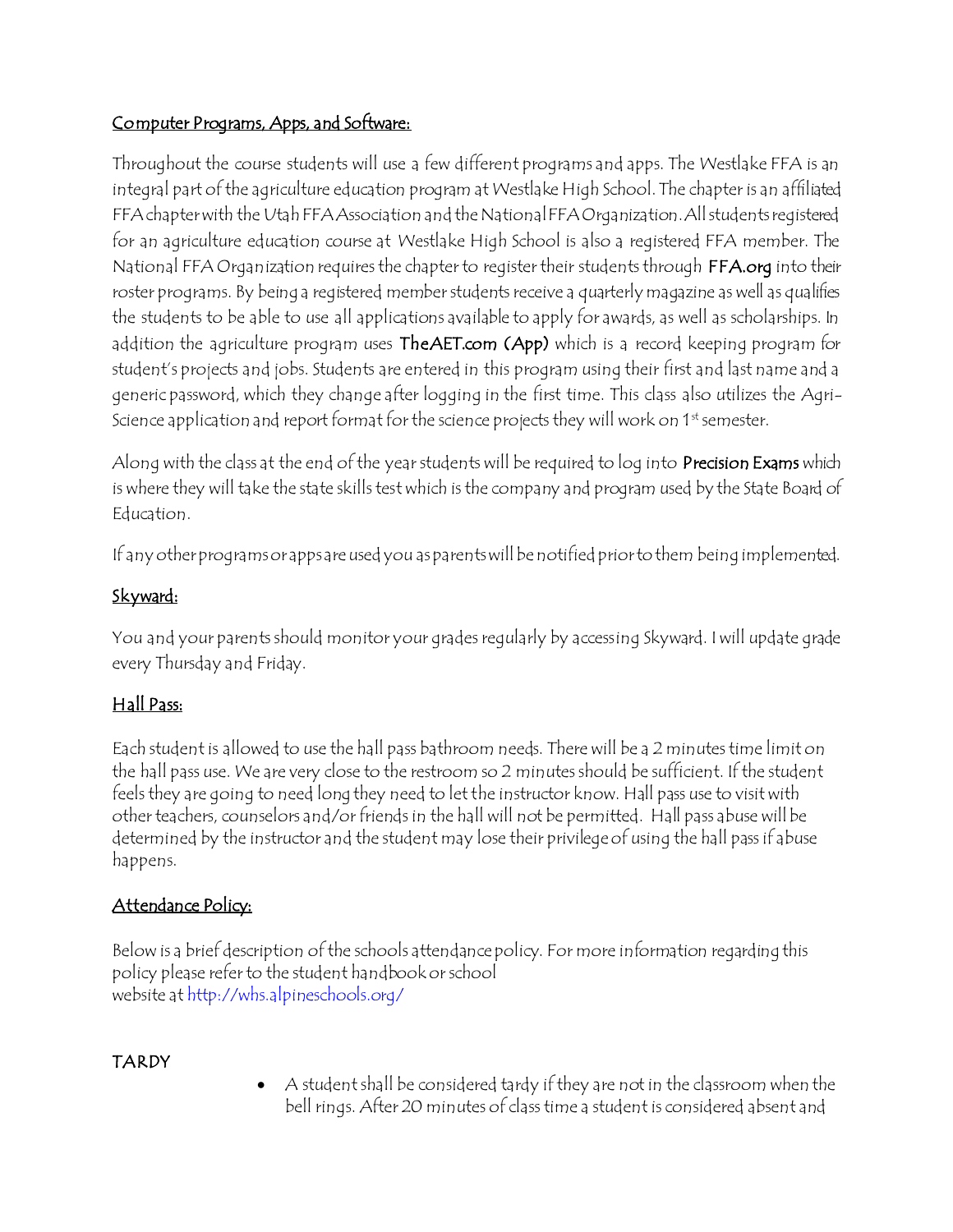must have an admittance note from the office to enter class. Future information regarding the tardy policy in this class can be found in the listed section at the beginning of this course disclosure.

- Tardies; 1-2 Warning with student from teacher.
- Tardy; 3 Parent Contact by teacher phone or email recorded in Skyward (SIS) and Referral form filled out.
- Tardy; 4 Referral from teacher to Office and grade dropped to a NC. Referral form must follow student to the office with intervention steps documented. Office will return referral form with steps taken and intervention steps to be followed by student.

### **ABSENCE**

- Excessive un-excused absences will be dealt with by the student advocates and administration over the student's portion of the alphabet.
- 1 unexcused absence by a student at any time in the term will be a grade drop to a NC. Truancy letter will be sent home. Parent will have the current term to clear an absence.

### MAKE-UP AVENUES FOR STUDENTS

- > Attendance school
	- Wed. morning FREE 6:15 7:15
	- Mon. after school  $$3.001:20 2:20$
	- $\bullet$  Wed. after school \$3.00 2:20 3:20
- $\triangleright$  Teacher Make-up—This is Free for the student
	- Students can pick up the form from the Attendance Office.
	- Once completed, the teacher must turn the form into the Attendance Office.
	- $\bullet$  Students are allowed to make-up 1 hour of attendance with the teacher over the class that has a NC. Teacher make-up is due 1 week before the end of the term.
- $\triangleright$  Time for make-up;
	- $\bullet$  1 hour = 1 unexcused absence
	- $2$  hours = 1 truancy
	- $\bullet$  .5 hour = 1 tardy

## Things you need to know:

- You may call me Mr. Bevan or "Bevan" anything else I will not answer to.
- You can leave my room for two reasons; to go to the bathroom and /or if you are being checked out of school or called to the front office.
	- 1. If you go to the bathroom you have to be back in 5 minutes or less or I will assume you got lost. Along with this, only one person can leave my classroom at a time.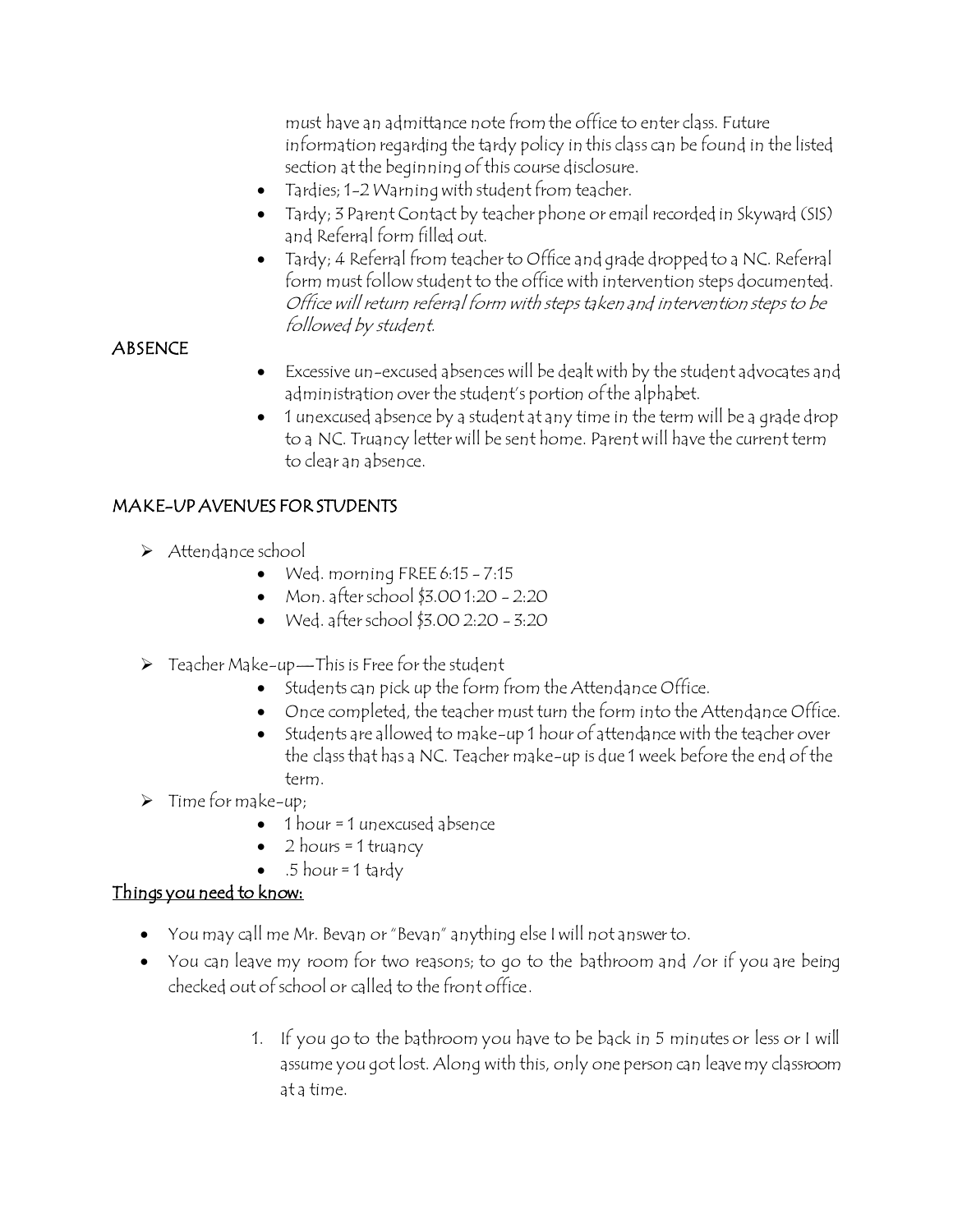- 2. Many students are checked out during the day and/or called to the front office or counselor's office. If this is the case you are permitted to leave when called. However, you must be called either through the school phone or intercom system in order to leave. If students are outside the classroom door without permission or leave class without permission they will be called in truant from class. No exceptions.
- If you have a phone, it may be used in class for research purposes. If you are not using your device in a proper educational way I will take it. It will be available for retrieval after school is dismissed for the day.

### Discipline Plan:

Discipline problems are dealt with on a, as needed basis. If there are problems that arise in the class, the following format will be used:

- First offense: Verbal Warning
- Second offence: Parent Contact
- Third offence: Office referral

FFA Membership: